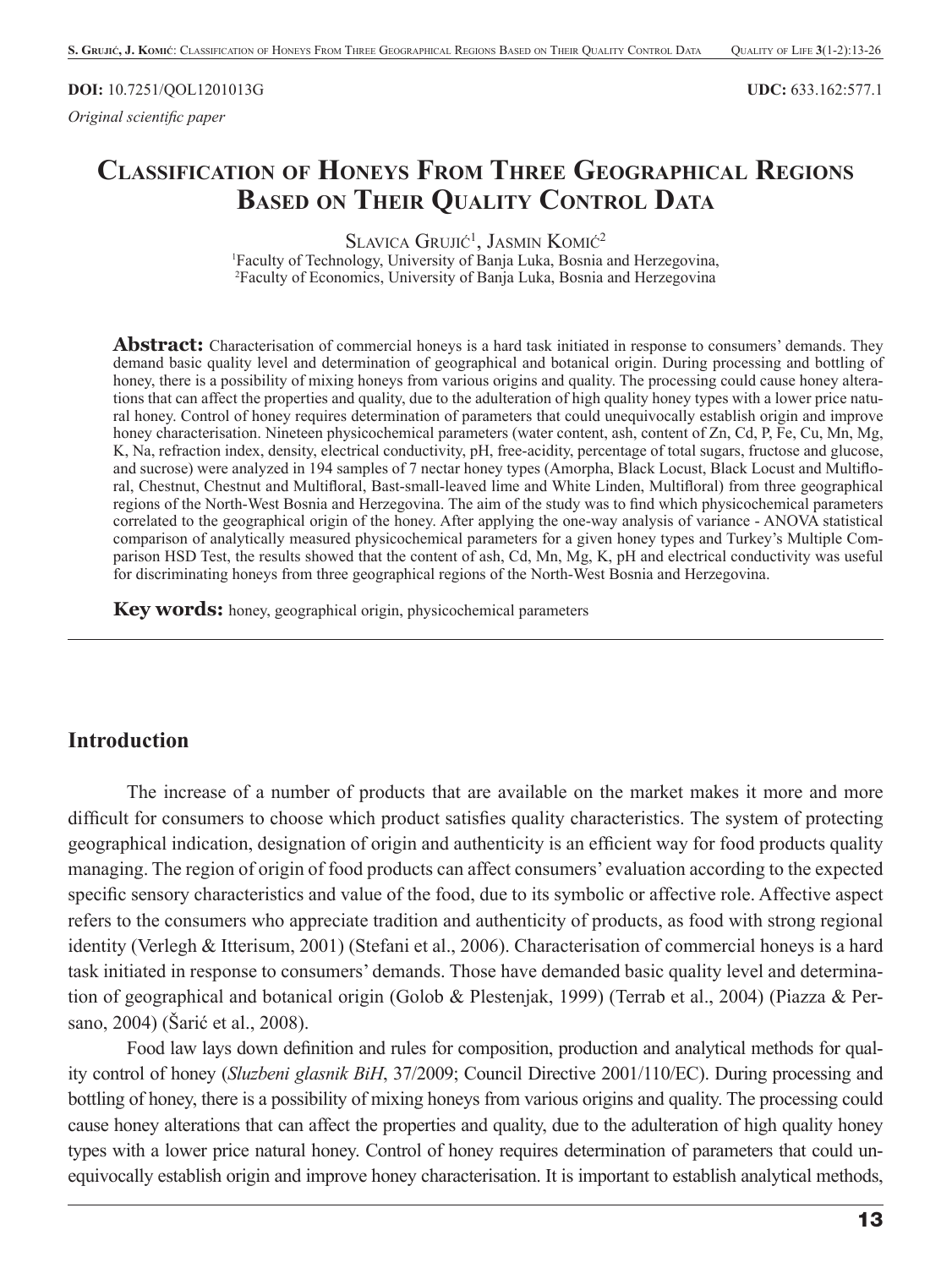which allow the determination of the botanical and geographical origin of honey (Terrab et al., 2004) (Anklam, 1998) (Ashurts & Dennis, 1998) (Karoui et al., 2007) (Grujić & Popov-Raljić, 2007) (Lušić et al., 2007).

The botanical origin of honey is one of its main quality parameters for consumers. Determining honey floral origin, usually complemented with sensory analysis, was evaluated by identification and counting of pollen grains contained in honey sediment by microscopic analysis (Mateo & Bosch-Reig, 1998) (Ouchemoukh et al., 2007) (Castro-Vázquez et al., 2009). However, sometimes shape and pollen grain type identification can be difficult. Different plant species produce different proportions of pollen, the amount of pollen can vary from season to season, bees can collect pollen without nectar or honey could be fi ltered (Anklam, 1998) (Ashurts & Dennis, 1998). Honey can never be derived from a single botanical source. The term 'unifloral' honey is used to describe honey produced mostly from one plant specie. Results of pollen grain identification depend mainly on the operator experience. Some unifloral honeys have specific chemical or physical properties, which may be used to confirm the results of microscopic analysis. So, physicochemical characteristics of honey may be used to confirm the results of microscopic analysis and authenticity of honey (Popek, 2002) (Terrab et al., 2002) (Grujić et al., 2003) (Nanda et al., 2003) (Devillers et al., 2004) (Cotte et al., 2007) (Bertelli et al., 2007) (Cuevas-Glory et al., 2007).

Numerous investigations have been published by many scientists related to physical properties and chemical composition of honey as complex function of botanic and geographical origin. The composition of honey depends highly on the type of flowers utilized by the bee as well as climatic conditions. (Pena  $\&$ Herrero, 1993) showed that multivariate statistical methods applied to physicochemical parameters could be successfully used in order to achieve a correct geographical classification of honey samples from different origins. They analyzed 11 parameters of legal quality control honeys from two production areas of Spain and classified these honeys according to their geographical origin. Water content and free acidity were found to be the most important parameters for the classification. They concluded that the use of pollen data to achieve a correct geographical classification of the honey samples is not necessary. The same, author (Latorre et al., 1999) used metal composition of honey samples for chemometric classification of honeys according to their type. It was shown that minerals are good parameters for classification system, as they are stable.

Several studies have been published on the use of physicochemical parameters for characterisation of honeys from different production regions (Piazza & Persano, 2004) (Felsner et al., 2004) (Lušić et al., 2007) (Mărghitaş et al., 2009) (Grujić et al., 2011). Modern statistical data evaluation techniques could be a useful tool for detection of the honey geographical origin. As the result of comparing quality characteristics of honey from three geographical areas in Spain, (Sancho et al. 1991) selected fi ve parameters related to the geographical origin of honey: total acidity, formol index, sucrose, and fructose/glucose and glucose-water/ fructose ratios. Using discrimination of honey from mountain and valley areas of La Roja region in Spain, authors (Sanz et al. 1995) found free acidity, pH, mineral content - ash content and electrical conductivity to be the most important parameters for classification of analysed honeys according to their geographical origin. Authenticity and geographical origin of honey could be determined by qualitative and quantitative flavonoids and phenols content (Martos et al., 1997) (Tomas-Barberan et al., 2001), pH, water content, electrical conductivity, colour and sugar in honey (Mateo & Bosch-Reig, 1998) or pH and electrical conductivity (Acquarone et al., 2007).

Some authors published results of honey mineral content analysis in order to confirm the geographical origin of honey (Lopez-Garcia et al., 1999) (Nanada et al., 2003) (Felsner et al., 2004) (Conti, 2000) (Golob et al., 2005) (Lachman et al., 2007) (Pisani et al., 2008), or geographical discrimination of honey by using mineral composition and common chemical quality parameters (Paramas et al., 2000) (Persano et al.,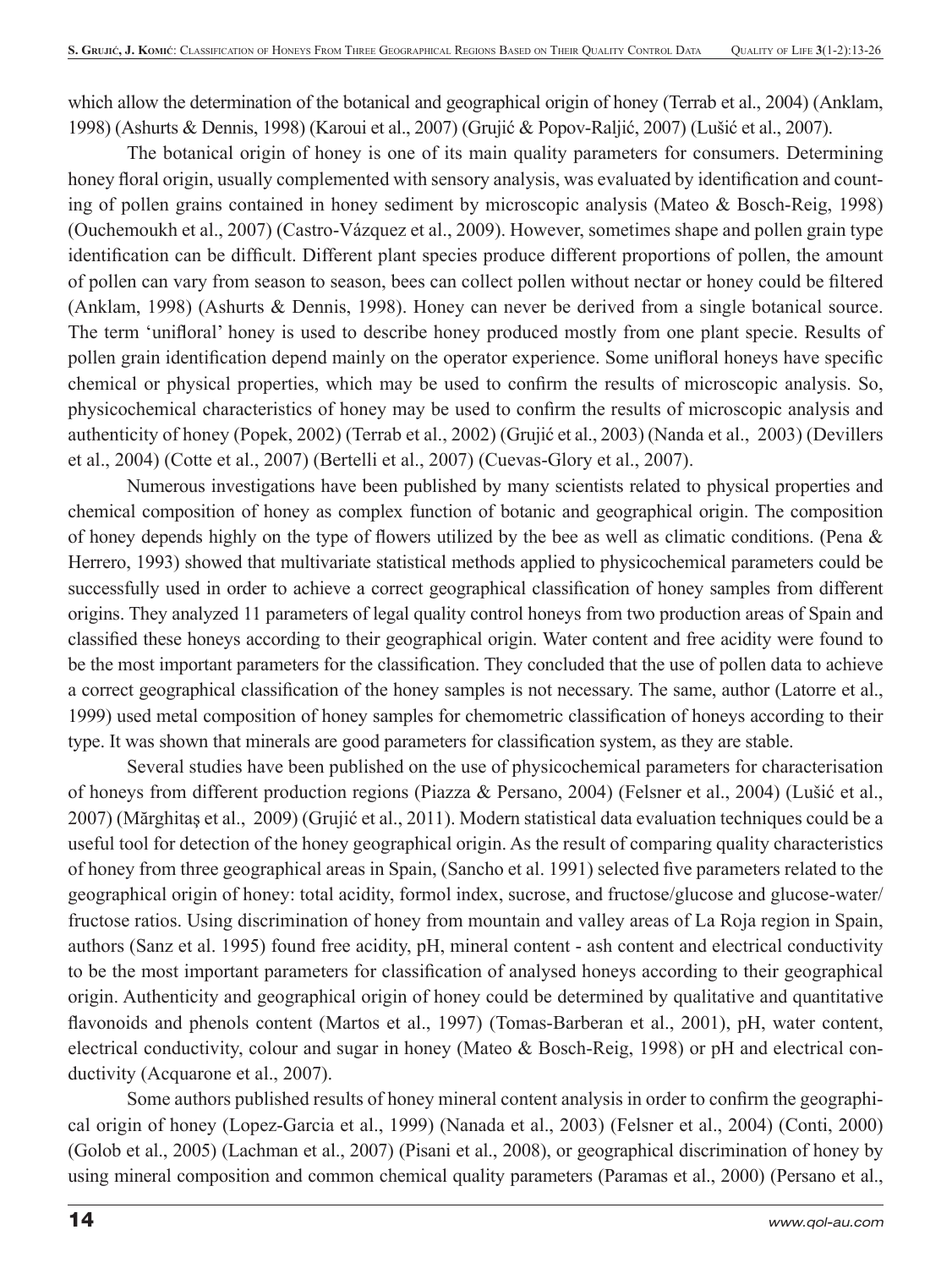2004) (Kropf et al., 2008). The mineral content of honey reflects the presence of specific minerals within the forage area of the hive. An excess or insufficiency of certain chemical elements in soil, rocks or water, as well as other phytological, environmental or seasonal factors, reflects on the mineral composition of the plants and the nectar, pollen or honeydew. Taking this as a basis, it is possible to define natural geographical honey production regions or zones (Sanz et al., 1995) (Anklam, 1998) (Paramas et al., 2000) (Lušić et al., 2007).

The present work represents the study of the quality of honeys from three geographical regions of the North-West Bosnia and Herzegovina. These three regions have production of honey from wild plants and of great biodiversity. The objective of this study was to determine whether it would be possible to differentiate honeys produced in the three ecological-vegetation geographical regions in Bosnia and Herzegovina. If there is a difference, it is important to find which physicochemical parameters are in correlation with the geographical origin of the honey, applying the statistical comparison of analytically measured physicochemical parameters for a given honeys types.

## **Materials and Methods**

#### *Honey samples*

Totally 194 samples of seven nectar honeys types were collected: Amorpha (*Amorpha Fruticosa l., Fam. Fabaceae*); Black Locust (*Robinia Pseudoacacia l., Fam. Fabaceae*); Black Locust and Multifloral; Chestnut *(Castanea Sativa Mill. Fam. Fagaceae)*; Chestnut and Multifloral; Bast-small-leaved lime and White Linden; Multifloral. (Table 1). Collected samples were from three geographical regions, eleven locations of municipality area of the North-West Bosnia and Herzegovina: Banja Luka, Gradiška, Kostajnica, Prijedor, Kotor Varoš, Mrkonjić Grad, Novi Grad, Prnjavor, Srbac, Brod and Teslić. All the data of interest (beekeeper's name, location, geographical area, date of sampling, data of harvest of honey, botanical data, flowers from which that honey could have been elaborated, location of the hives, extraction procedure, storage location and conditions) were recorded.

**Table 1.** Honey types and botanical origin of samples distributed according to the production regions in the North-West Bosnian region (GROUP 1); in the Northern Bosnian region (GROUP 2); in the West-Bosnian limestone-dolomite region

|                                                                                                           | Number of samples |                    |                    |              |  |
|-----------------------------------------------------------------------------------------------------------|-------------------|--------------------|--------------------|--------------|--|
| Honey types (floral sources)                                                                              | <b>GROUP 1</b>    | GROUP <sub>2</sub> | GROUP <sub>3</sub> | <b>TOTAL</b> |  |
| Amorpha (Amorpha Fruticosa l., Fam. Fabaceae)                                                             |                   | 16                 |                    | 18           |  |
| Black Locust (Robinia Pseudoacacia l., Fam. Fabaceae)                                                     | 9                 | 18                 | 15                 | 42           |  |
| Black Locust (Robinia Pseudoacacia l., Fam. Fabaceae)<br>and Multifloral                                  | 8                 | 2                  | 6                  | 16           |  |
| Chestnut <i>(Castanea Sativa Mill. Fam. Fagaceae)</i>                                                     | 11                |                    |                    | 13           |  |
| Chestnut (Castanea Sativa Mill. Fam. Fagaceae)<br>and Multifloral                                         | 9                 | $\mathfrak{D}$     |                    | 13           |  |
| Bast-small-leaved lime (Tilia Cordata Mill.)<br>and White Linden (Tilia Tomentosa Moench, Fam. Tiliaceae) |                   |                    | 6                  | 10           |  |
| Multifloral                                                                                               | 31                | 15                 | 36                 | 82           |  |
| <b>TOTAL</b>                                                                                              | 72                | 57                 | 65                 | 194          |  |

(GROUP 3)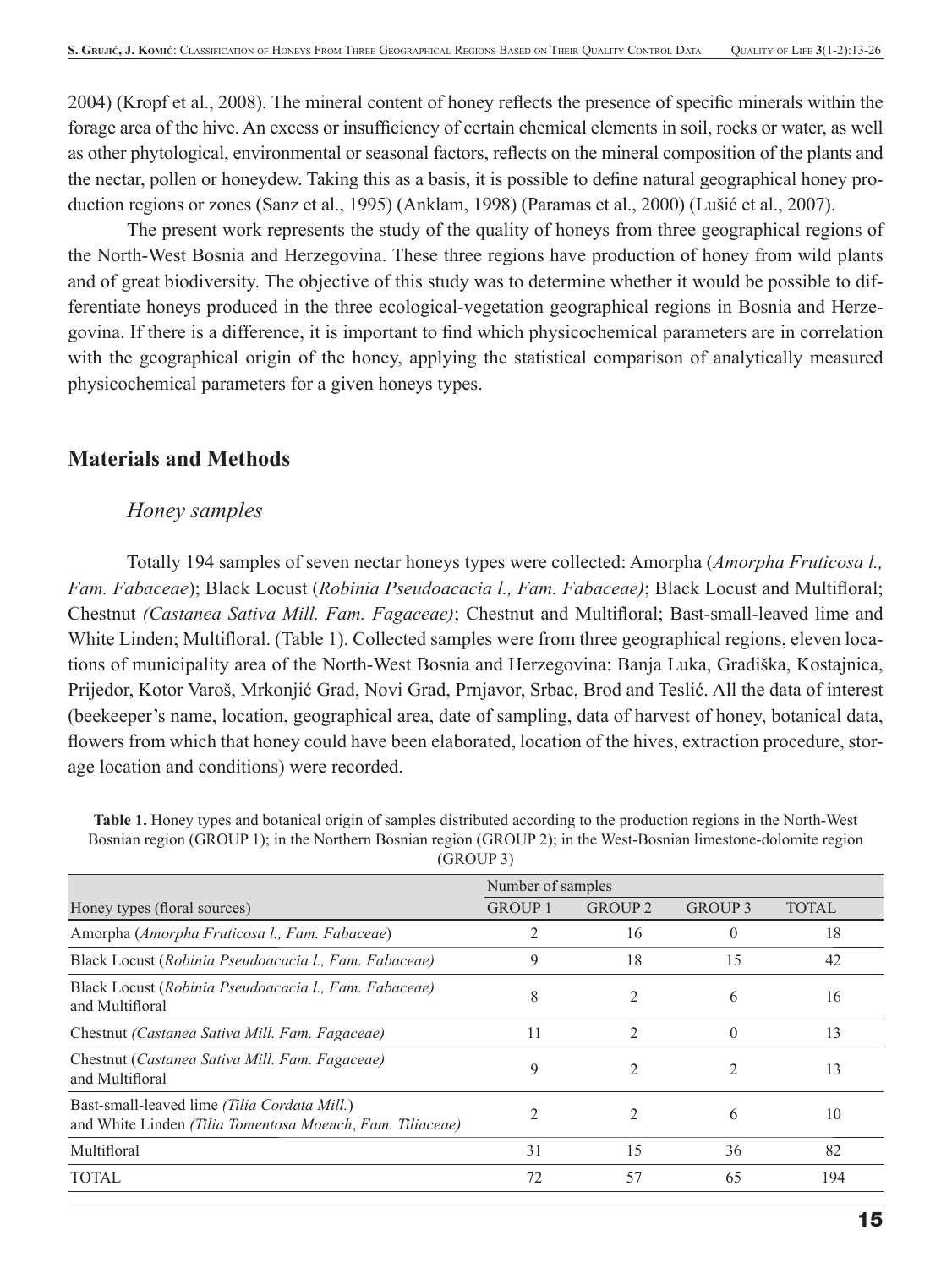# *Description of geographical regions of honey production*

All the honey samples, collected for the study, were produced on the territory of the North-West Bosnia and Herzegovina. Stefanović, Beus, Burlica, Dizdarević and Vukorep (1983) argue that, based on the analysis and consideration of the entire territory of the North-West Bosnia and Herzegovina and according to the differences in regional, geographical, climate factors and composition of soil, it is scientifically justified to create three climate ecological-vegetation geographical regions (territorial units) in the North-West part of Bosnia and Herzegovina. Observed ecological and vegetation regions are located in areas where, under the influence of complex geophysical factors, on a relatively small area, there are conflict impacts from the north and south air flow influencing on the specific variation of the basic climatic elements. In those regions, optimal conditions for honey collecting are from beginning of April, to the end of September.

**North-West Bosnian region (1)** is located from the river Una to the southeast part of the region, sneaking in up to the river Vrbanja above the town of Kotor Varoš. This region mostly belongs to the hillyzone, and a smaller part belongs to the valley-zone, with height above sea-level from 130 to 500 m. This slightly hilly land and ore rich in medium-high mountain was built in the alluvial plain in the valley of the river Una, Sana and Vrbas, and of the Tertiary sediments, and less of Paleozoic sandstone and shale, and limestone eruptives. The low basin, river valleys and hills, filtered soil characteristics, thus affecting the climate and hydrological potential of the region and created favourable conditions for the growth of various wild honey plants. This region has characteristics of medium-continental climate with signs of the Atlantic climate impact. Vegetation period lasts from 195 to 200 days.

**Northern Bosnian region (2)** is located in the middle part of the North Bosnia and Herzegovina, from the river Sava to the slopes of hilly-mountain territory of the inland Dinarids. In east, it includes territory following the bordering line connecting town Brčko - mountain ridge of Majevica - east brow of Spreča field, and in west and southwest bordering with the northwest region of this territory. This region is located on height above sea-level from 80 to 980 m. In this region, there are alluvial plain and diluvial terrace with raised hilly relief covered with sediments and carbonateless rocks, with unfavourable characteristics and forest bare, due to heavy texture and excessive moisture. More favourable is the land on higher slopes and smaller areas, dominated by forest vegetation, meadows and pastures. Climate of this area has expressed moderate continental character. Vegetation period lasts from 180 to 200 days.

As the third part of this phyto-geographical and ecological territory, it is possible to separate **West-Bosnian limestone-dolomitic region (3).** This region is a part of the territory of the inland Dinarids. It takes possession of wide geographical space of limestone-dolomite areas and mountains massifs; from the river Una in northwest to (including) Glamoč-Kupres plateau in the southeast of the territory. It is bordering with Mediterranean-Dinarids region in the southwest, reaching valley of the river Vrbas, including limestone massifs of Vlašić and Čemernica. Most part of this region belongs to the mountain and subalpe zones height above sea-level from 800 to 1900 m, and a smaller part of this region belongs to the hilly-zones with height above sea-level from 300 to 700 m. This region is characterised with divided mountain systems of different geological structure, relief and direction of mountains spreading. This region consists of a few limestone-dolomite massifs and plateaus with traces of glacial activity and with uneven penetration of Mediterranean and continental climate. Land is shallow, dry, hard texture and high surface stoniness. Characteristics of mountain climate in this region depend on altitude areas and have impact on the growing period. Only a small amount of total annual precipitation falls in the growing season.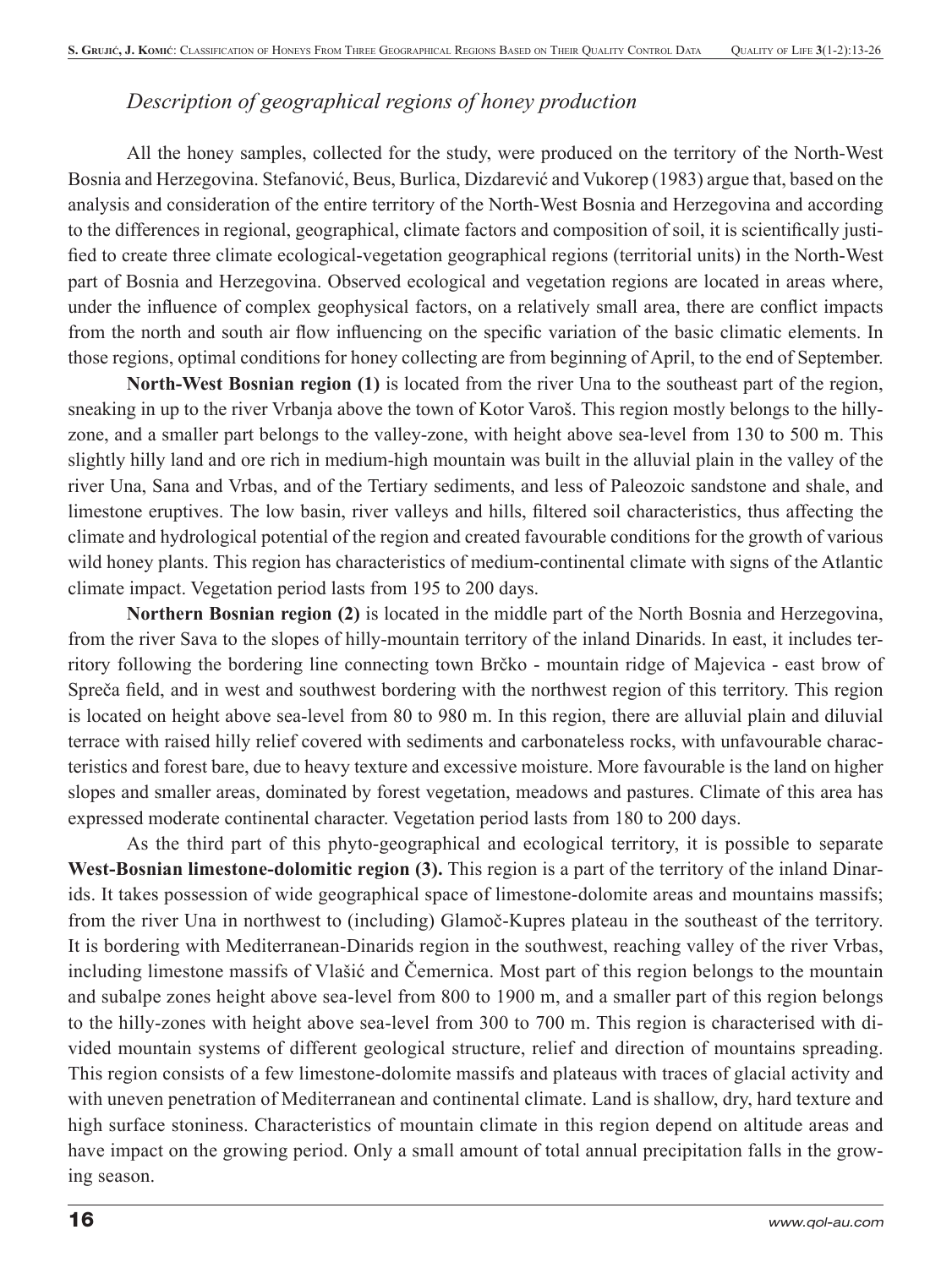**Ključ-Petrovac region** is a part of this area, where honey samples from municipality area of Novi Grad were collected. Ključ-Petrovac region extends over parts of the left side of the river Vrbas and masses of Manjača and Zmijanje in the southeast of the Grmeč and the river Una canyon in the northwest, including the massive of Plješevica, and mountains Lunjevača and Jadovnik in the south. Tracts of this district are mostly covered with forests and mostly belong to the highlands, to a lesser extent subalpine zone, with height above sea-level from 300 to about 2000 m. This part is mainly built of limestone and less than dolomite, and the soil is shallow and dry, mostly covered with forests. Mountain depression biogeographical region are plant communities of forest and grass, adapted to relatively low temperatures and significant rainfall, with moderate-continental climate.

# *Classifi cation of honey samples according to the geographical origin*

According to the information from the beekeepers regarding the geographical origin, the location of production and belonging to the ecological-vegetation regions (60), analyzed honey samples were classified in three groups. Honey samples collected on locations of municipality area of Kostajnica, Prijedor, Banja Luka and Kotor Varoš participate in the **North-West Bosnian region,** designated as GROUP (1). As GROUP (2) are designated honey samples produced inside the **Northern Bosnian region**, at the locations of honeys collecting and producing in municipality area of Gradiška, Prnjavor, Srbac, Brod and Teslić. Inside the west part of **West Bosnian limestone-dolomite region** there is Ključ-Petrovac region, designated as GROUP (3), with locations of honey samples collecting in municipality area of Novi Grad and Mrkonjić Grad.

## *Physicochemical parameters*

Samples of honey were collected from individual producers and members of the Beekeepers Association of the Republic of Srpska, according to the Association of Official Analytical Chemists (AOAC) Official Method (2000) for sampling, and stored short time on  $15^{\circ}$ C in the dark, prior to the analysis. Samples were screened by microscopic and sensory analysis assessment after receipt to the laboratory.

Physicochemical analyses were done according to the AOAC Official methods (2000) or official methods for honey quality control (*Sluzbeni glasnik BiH*, **37/2009)**. All analyses were performed in triplicate at the same time and the results are given as mean values. Nineteen physicochemical parameters were analysed.

Water content (moisture) was determined according to the AOAC Offical Method (969.38); content of total sugars (AOAC Offical Method 920.183); fructose and glucose (AOAC Offical Method 920.183); sucrose (AOAC Offical Method 920.184); total acidity (AOAC Offical Method 962.19); active acidity (pH) on pH Meter (Model 3310, Jenway, Engl.) (AOAC Offical Method 962.19); specific electrical conductivity (on Palinest Conductivity Meter, PT 115, Palinest Instruments); refractive index (AOAC Offical Method 920.182) on Leica Abbe Mark II Refractometer Model 10480, Leica, USA); density of honey (expressed in g/cm3 ) measured in accordance with the standard methods (*Sluzbeni glasnik BiH*, 37/2009). Ash content was determined by overheating honey sample in furnace at 550°C to constant mass (AOAC Offical Method 920.181). Trace elements in honey (Zn, Cd, Fe, Cu, Mn, Mg, K, Na) were analysed after the samples were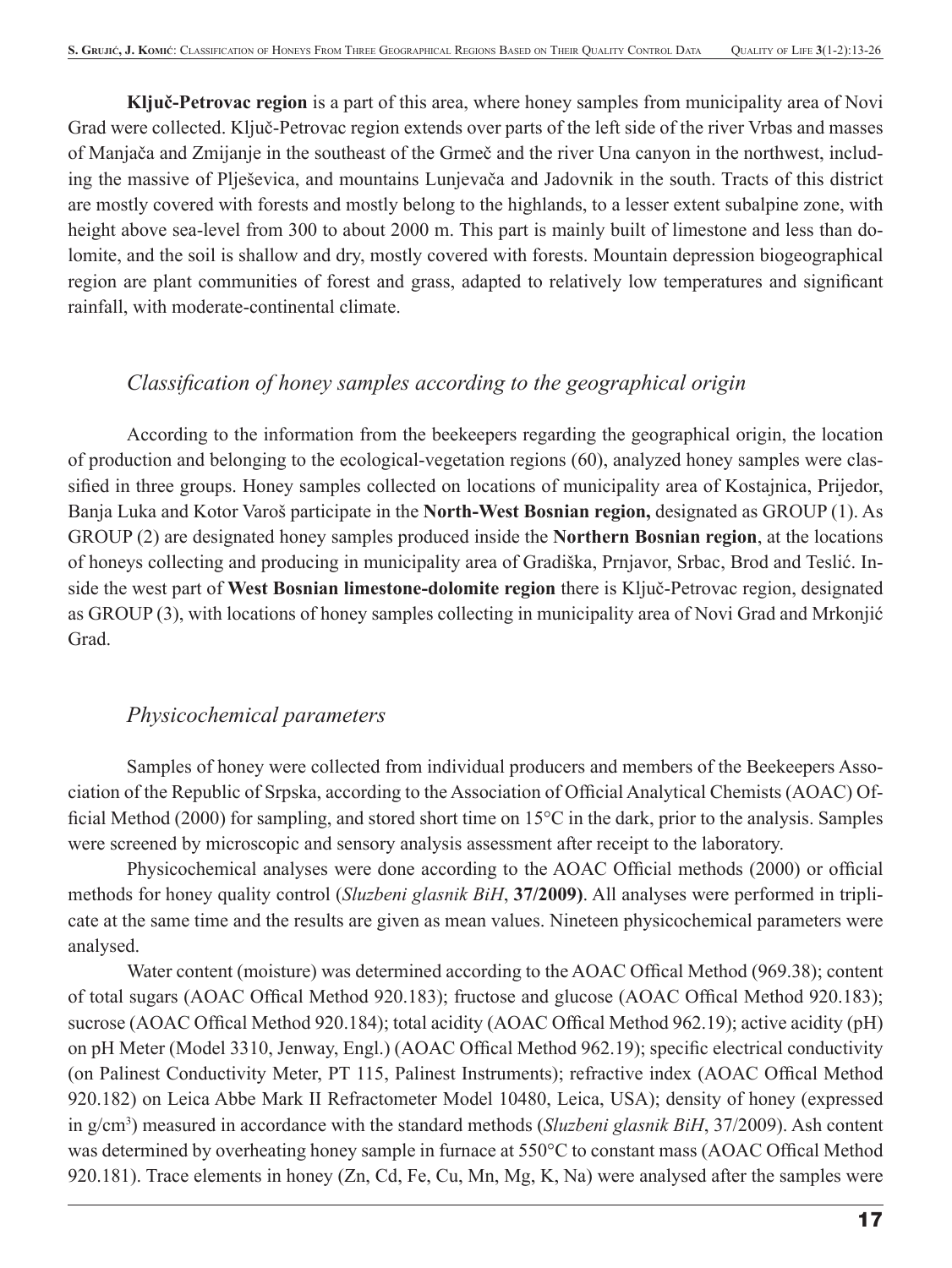digested by the wet oxidation method, by treating the samples with  $HNO_3$  and  $H_2O_2$ , and analyzed on atomic absorption spectrometer with flame (oxygen – acetylene) detector (AAS Unicam 969) (Golob et al., 2005) and working parameters of the atomic absorption spectrometer are defined by the manufacturer. Spectophotometric measurements of phosphorus (P) content were performed at the wavelength of 420 nm on UV-VIS Spectrophotometer (Milton Roy Spectronic 1201) in accordance with AOAC (2000) methods.

## *Statistical analysis*

Basic statistics (median, standard error, standard deviation, minimum, maximum and range of values) and multivariate statistical analysis were carried out using statistical package StatistiXL Toolpak SPSS 1.8 for Microsoft Excel Analysis (StatistiXL Toolpak SPSS 1.8 for Microsoft Excel Analysis) (Komić, 2000). To verify if there is variability between honey samples as a result of the impact of geographical origin, one-way analysis of variance (ANOVA) was realized and appropriate F-tests applied. To determine if the difference between the GROUPS in the mean values of analysed parameters is significant, Turkey's Multiple Comparison HSD Test was also performed (Komić, 2000).

# **Results and Discussion**

## *Honey and regional characteristics of production territory*

Soil composition, regional-geographical position and local climatic conditions have important influence on natural selection of wild-growth plants in that region. Cold winters with medium precipitation amount and warm summers, create optimal conditions for a different aromatic wild plants growth and for great biodiversity in the North-West part of Bosnia and Herzegovina. In those territories, optimal conditions for honey production are from beginning of April, to the end of September and thereby meeting basic prerequisites for beekeeping development and honey collecting. (Stefanović et al. 1983) concluded that it is scientifically justified and appropriately to create three territorial areas or regions in the North-West part of Bosnia and Herzegovina. Within this relative small geographical territory there are clearly expressed differences of the soil composition, geographical position and climatic factors of the three studied honey production geographical regions which have a direct influence on natural selection and diversity of wild-growth honey plants adapted to the conditions of that territory.

# *Physicochemical characterization of honey*

Honey samples were classified by beekeepers, regarding botanical origin and production regions and after the microscopic analysis as Amorpha, Black Locust, Black Locust and Multifloral, Chestnut, Chestnut and Multifloral, Bast-small-leaved lime and White Linden, Multifloral. Distribution of studied honey samples according to the type and three geographical production regions in the North-West part of Bosnia and Herzegovina are summarised in Table 1. Means, median, minimum, maximum and range of 19 physicochemical parameters determined for studied honey types produced on three different geographical regions listed in Tables 2-7. show and confirm their mutual difference.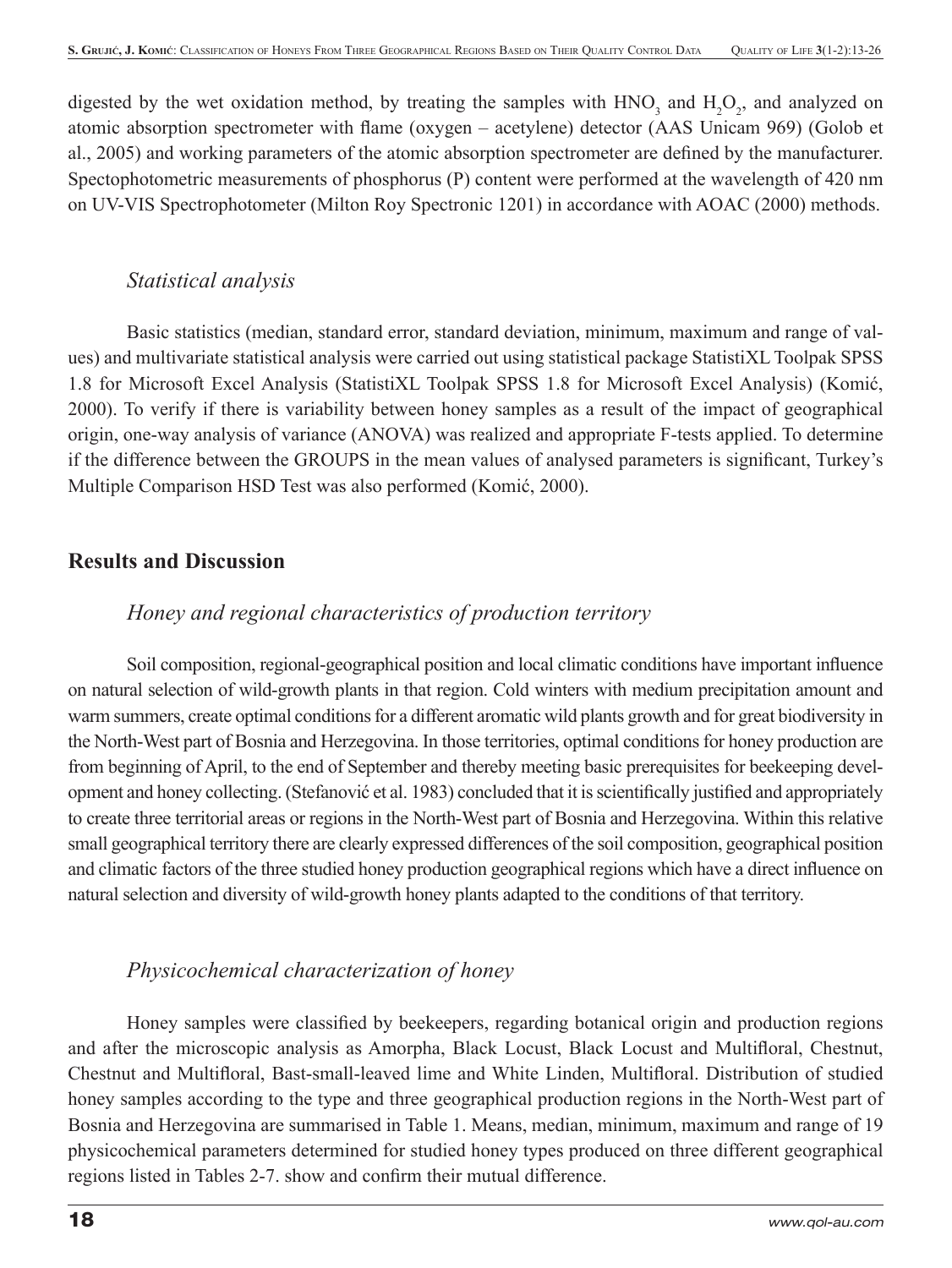| Parameters       | dhi<br>$\mathfrak{g}$<br>(8/100)<br>$^{+}$<br>Fructose<br>cose | $\mathfrak{g}$<br>Sucrose<br>100<br>$\circledcirc$ | sugars<br>$\mathbb{G}$<br>100<br>Total<br>$\circledB$ | Refraction index | Density<br>$(g/cm^3)$ | $con-$<br>Electrical<br>ductivity<br>(mS/cm) | $\rm H$ | acidity<br>(mmo/kg)<br>Total | (8/100)<br>Water |
|------------------|----------------------------------------------------------------|----------------------------------------------------|-------------------------------------------------------|------------------|-----------------------|----------------------------------------------|---------|------------------------------|------------------|
| Mean             | 71.81                                                          | 2.97                                               | 74.78                                                 | 1.4923           | 1.419                 | 0.40                                         | 3.96    | 12.44                        | 17.55            |
| Median           | 71.95                                                          | 2.52                                               | 74.57                                                 | 1.4925           | 1.420                 | 0.35                                         | 3.92    | 11.19                        | 17.60            |
| <b>Std Error</b> | 0.173                                                          | 0.140                                              | 0.209                                                 | 0.0003           | 0.001                 | 0.025                                        | 0.040   | 0.607                        | 0.108            |
| Std Dev.         | 1.464                                                          | 1.190                                              | 1.774                                                 | 0.0024           | 0.008                 | 0.210                                        | 0.341   | 5.149                        | 0.880            |
| Minimum          | 68.25                                                          | 1.18                                               | 71.40                                                 | 1.4852           | 1.389                 | 0.09                                         | 3.49    | 4.09                         | 15.80            |
| Maximum          | 74.70                                                          | 8.68                                               | 80.84                                                 | 1.4972           | 1.432                 | 0.91                                         | 5.05    | 34.00                        | 19.40            |
| Range            | 6.45                                                           | 7.50                                               | 9.44                                                  | 0.0120           | 0.043                 | 0.82                                         | 1.56    | 29.91                        | 3.60             |

**Table 2.** Physicochemical parameters of honey samples from GROUP (1)

**Table 3.** Physicochemical parameters of honey samples from GROUP (2)

| Parameters       | du-<br>$\mathfrak{g}$<br>(8/100)<br>$^{+}$<br>Fructose<br>$\csc$ | $\mathfrak{g}$<br>Sucrose<br>001<br>$\circledcirc$ | sugars<br>$\mathfrak{g}$<br>$\infty$<br>Total<br>$\overline{1}$ ) | Refraction index | Density<br>$(g/cm^3)$ | $con-$<br>Electrical<br>ductivity<br>(mS/cm) | Eq    | Total acidity<br>(mmol/kg) | (g/100g)<br>Water |
|------------------|------------------------------------------------------------------|----------------------------------------------------|-------------------------------------------------------------------|------------------|-----------------------|----------------------------------------------|-------|----------------------------|-------------------|
| Mean             | 71.26                                                            | 3.47                                               | 74.73                                                             | 1.4924           | 1.420                 | 0.26                                         | 3.90  | 11.20                      | 17.23             |
| Median           | 71.00                                                            | 2.90                                               | 74.58                                                             | 1.4934           | 1.420                 | 0.24                                         | 3.87  | 10.90                      | 17.20             |
| <b>Std Error</b> | 0.212                                                            | 0.182                                              | 0.202                                                             | 0.0011           | 0.001                 | 0.015                                        | 0.030 | 0.426                      | 0.133             |
| Std Dev.         | 1.604                                                            | 1.376                                              | 1.524                                                             | 0.0087           | 0.010                 | 0.118                                        | 0.239 | 3.409                      | 1.039             |
| Minimum          | 68.25                                                            | 1.66                                               | 72.00                                                             | 1.4270           | 1.395                 | 0.10                                         | 3.45  | 4.08                       | 15.00             |
| Maximum          | 74.65                                                            | 8.41                                               | 80.61                                                             | 1.4991           | 1.442                 | 0.64                                         | 4.56  | 22.39                      | 20.20             |
| Range            | 6.40                                                             | 6.75                                               | 8.61                                                              | 0.0721           | 0.047                 | 0.54                                         | 1.11  | 18.31                      | 5.20              |

**Table 4.** Physicochemical parameters of honey samples from GROUP (3)

| Parameters | Glu-<br>$\mathfrak{g}$<br>001<br>$^{+}$<br>Fructose<br>$\widehat{\mathbb{B}}$<br>cose | $\mathbf{g}$<br>Sucrose<br>(8/100) | sugars<br>$\mathfrak{g}$<br>(8/100)<br>Total | Refraction index | Density<br>$(g/cm^3)$ | $con-$<br>Electrical<br>ductivity<br>(mS/cm) | Hq    | acidity<br>(mmol/kg)<br>Total | (8/100)<br>Water |
|------------|---------------------------------------------------------------------------------------|------------------------------------|----------------------------------------------|------------------|-----------------------|----------------------------------------------|-------|-------------------------------|------------------|
| Mean       | 71.77                                                                                 | 3.32                               | 75.09                                        | 1.4922           | 1.418                 | 0.24                                         | 3.76  | 10.91                         | 17.62            |
| Median     | 72.30                                                                                 | 2.82                               | 75.14                                        | 1.4919           | 1.418                 | 0.24                                         | 3.75  | 10.49                         | 17.60            |
| Std Error  | 0.250                                                                                 | 0.159                              | 0.164                                        | 0.0004           | 0.001                 | 0.012                                        | 0.021 | 0.383                         | 0.225            |
| Std Dev.   | 2.014                                                                                 | 1.279                              | 1.325                                        | 0.0029           | 0.009                 | 0.096                                        | 0.168 | 3.014                         | 1.333            |
| Minimum    | 63.45                                                                                 | 1.42                               | 68.00                                        | 1.4861           | 1.388                 | 0.08                                         | 3.47  | 5.10                          | 15.30            |
| Maximum    | 74.90                                                                                 | 6.00                               | 77.25                                        | 1.4978           | 1.438                 | 0.54                                         | 4.17  | 22.16                         | 20.00            |
| Range      | 11.45                                                                                 | 4.58                               | 9.25                                         | 0.0117           | 0.050                 | 0.46                                         | 0.70  | 17.06                         | 4.70             |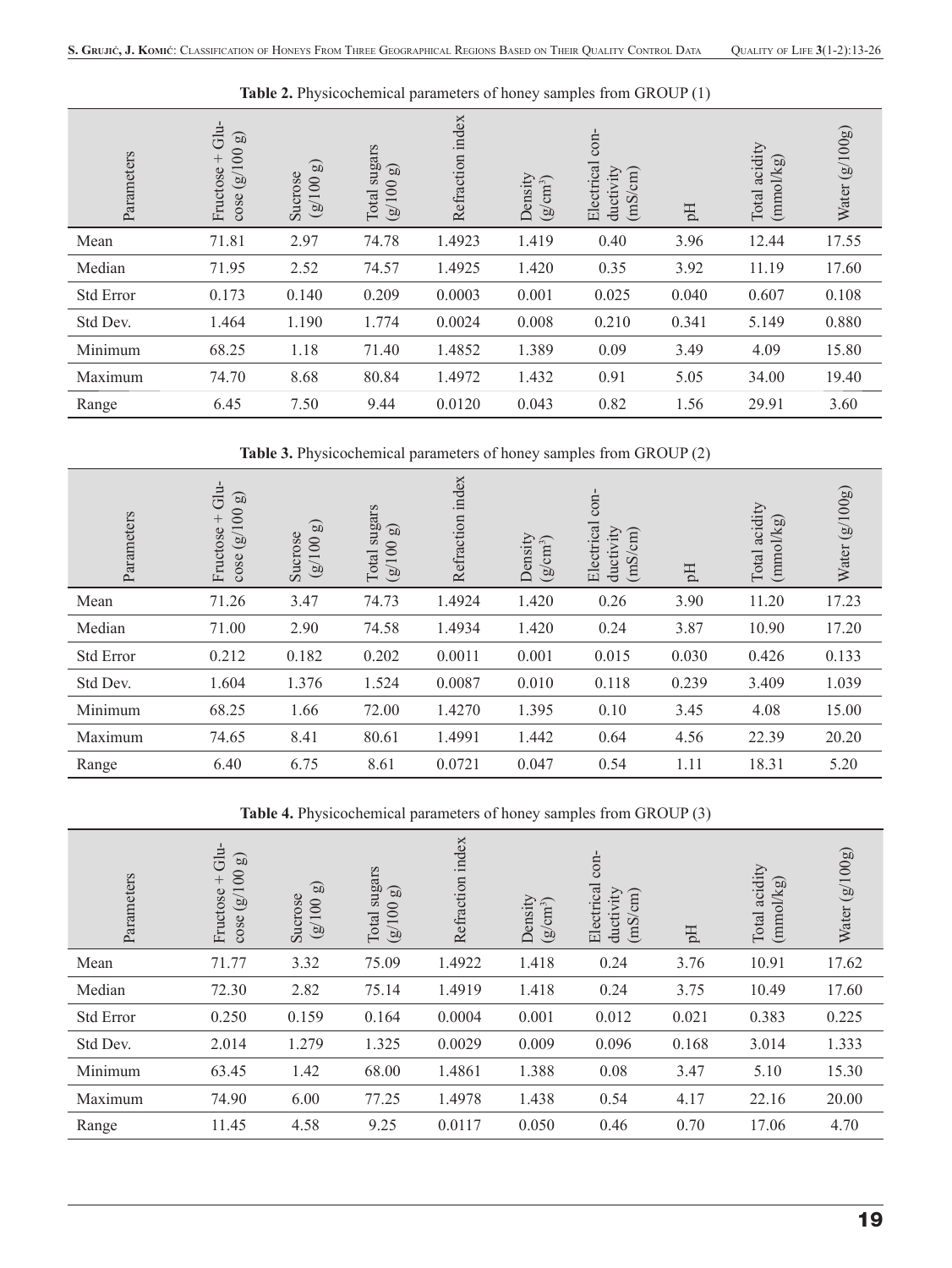| Parameters | Zn<br>mg/100g | C <sub>d</sub><br>mg/100g | P<br>mg/100g | Fe<br>mg/100g | Cu<br>mg/100g | Mn<br>mg/100g | Mg<br>mg/100g | K<br>mg/100g | Na<br>mg/100g | Ash<br>g/100g |
|------------|---------------|---------------------------|--------------|---------------|---------------|---------------|---------------|--------------|---------------|---------------|
| Mean       | 1.280         | 0.193                     | 5.940        | 0.559         | 0.179         | 0.364         | 2.227         | 11.089       | 6.099         | 0.33          |
| Median     | 1.008         | 0.169                     | 5.896        | 0.490         | 0.100         | 0.212         | 2.702         | 11.022       | 6.122         | 0.27          |
| Std Error  | 0.102         | 0.017                     | 0.304        | 0.037         | 0.041         | 0.045         | 0.140         | 0.227        | 0.052         | 0.024         |
| Std Dev.   | 0.828         | 0.142                     | 2.469        | 0.299         | 0.330         | 0.366         | 1.139         | 1.841        | 0.419         | 0.193         |
| Minimum    | 0.466         | 0.036                     | 2.178        | 0.194         | 0.025         | 0.017         | 0.050         | 6.292        | 5.041         | 0.08          |
| Maximum    | 4.038         | 0.980                     | 14.022       | 2.279         | 2.520         | 2.123         | 3.782         | 17.157       | 6.979         | 0.80          |
| Range      | 3.572         | 0.944                     | 11.844       | 2.085         | 2.495         | 2.106         | 3.732         | 10.865       | 1.938         | 0.72          |

**Table 5.** Content of Zn, Cd, P, Fe, Cu, Mn, Mg, K, Na and ash in honey samples from GROUP (1)

**Table 6.** Content of Zn, Cd, P, Fe, Cu, Mn, Mg, K, Na and ash in honey samples from GROUP (2)

| Parameters       | Zn<br>mg/100g | C <sub>d</sub><br>mg/100g | $P$ mg/100g | Fe<br>mg/100g | Cu<br>mg/100g | Mn<br>mg/100g | Mg<br>mg/100g | K<br>mg/100g | Na<br>mg/100g | Ash<br>g/100g |
|------------------|---------------|---------------------------|-------------|---------------|---------------|---------------|---------------|--------------|---------------|---------------|
| Mean             | .280          | 0.100                     | 5.636       | 0.426         | 0.586         | 0.152         | 2.121         | 10.202       | 6.012         | 0.19          |
| Median           | 0.846         | 0.086                     | 5.285       | 0.427         | 0.077         | 0.115         | 2.273         | 10.187       | 6.046         | 0.16          |
| <b>Std Error</b> | 0.124         | 0.008                     | 0.339       | 0.013         | 0.210         | 0.018         | 0.129         | 0.213        | 0.043         | 0.014         |
| Std Dev.         | 0.968         | 0.060                     | 2.651       | 0.100         | 1.642         | 0.139         | 1.004         | 1.667        | 0.336         | 0.106         |
| Minimum          | 0.464         | 0.004                     | 1.392       | 0.247         | 0.024         | 0.056         | 0.142         | 7.035        | 5.166         | 0.04          |
| Maximum          | 4.415         | 0.294                     | 17.139      | 0.775         | 8.256         | 0.845         | 3.752         | 17.497       | 6.542         | 0.69          |
| Range            | 3.951         | 0.290                     | 15.747      | 0.528         | 8.232         | 0.789         | 3.610         | 10.462       | 1.376         | 0.65          |

**Table 7.** Content of Zn, Cd, P, Fe, Cu, Mn, Mg, K, Na and ash in honey samples from GROUP (3)

| Parameters | Zn<br>mg/100g | C <sub>d</sub><br>mg/100g | P mg/100g | Fe<br>mg/100g | Cu<br>mg/100g | Mn<br>mg/100g | Mg<br>mg/100g | K<br>mg/100g | Na<br>mg/100g | Ash<br>g/100g |
|------------|---------------|---------------------------|-----------|---------------|---------------|---------------|---------------|--------------|---------------|---------------|
| Mean       | 1.266         | 0.180                     | 4.992     | 0.594         | 0.149         | 0.182         | 1.639         | 9.944        | 6.161         | 0.16          |
| Median     | 1.145         | 0.190                     | 5.009     | 0.434         | 0.097         | 0.134         | 1.808         | 10.206       | 6.115         | 0.14          |
| Std Error  | 0.088         | 0.008                     | 0.357     | 0.172         | 0.022         | 0.031         | 0.200         | 0.217        | 0.084         | 0.012         |
| Std Dev.   | 0.537         | 0.051                     | 2.171     | 1.046         | 0.131         | 0.187         | 1.215         | 1.319        | 0.513         | 0.073         |
| Minimum    | 0.489         | 0.077                     | 1.007     | 0.208         | 0.036         | 0.016         | 0.048         | 7.219        | 5.334         | 0.06          |
| Maximum    | 3.160         | 0.294                     | 10.068    | 6.763         | 0.610         | 0.736         | 3.445         | 12.803       | 8.713         | 0.34          |
| Range      | 2.671         | 0.217                     | 9.061     | 6.555         | 0.574         | 0.720         | 3.397         | 5.584        | 3.379         | 0.28          |

## *Quality control data statistical analysis*

Characterisation of honey samples produced in three regions in the North-West part of Bosnia and Herzegovina grouped regarding their geographical origin and designated as GROUP (1), GROUP (2) and GROUP (3), performed the data set consisting of 19 measured and compared physicochemical parameters for honeys, as follow: water content, ash, content of Zn, Cd, P, Fe, Cu, Mn, Mg, K, Na, refraction index, density, electrical conductivity, pH, acidity, percentage of total sugars, fructose and glucose, and sucrose. As deduced from application one-way analysis of variance (ANOVA) for a given honeys produced in three geographical production regions, differences were considered statistically significant ( $p<0.05$ ) for ash con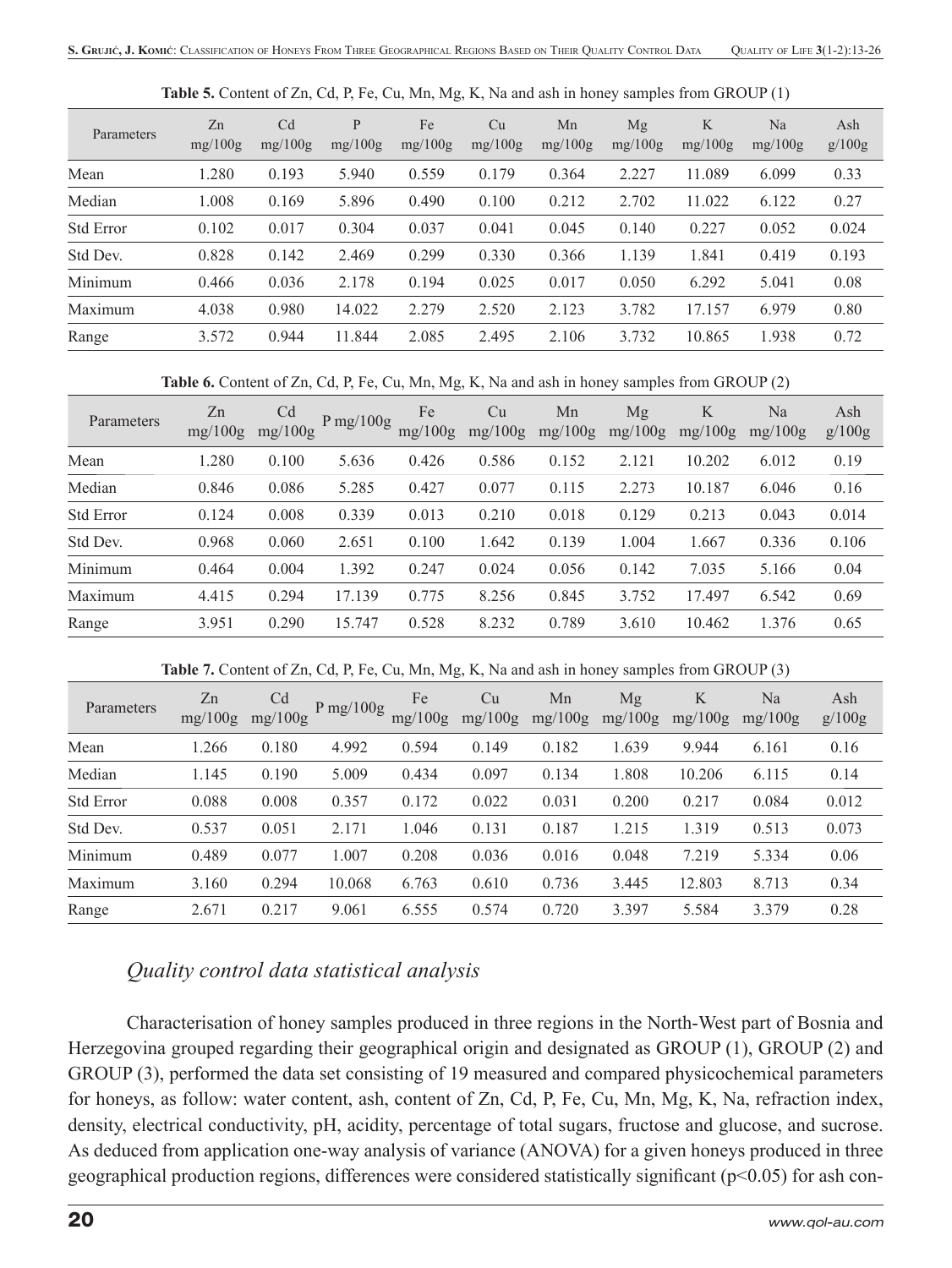tent, content of minerals Cd, Mn, Mg, K, electrical conductivity and pH, of the parameters under consideration (Table 8). The differences could be associated with the influence of regional, geographical and climate factors in honey production regions in the North-West part of Bosnia and Herzegovina.

| Variable             | F-value | p <sup>b</sup> |
|----------------------|---------|----------------|
| $fructose + glucose$ | 1.781   | 0.171          |
| sucrose              | 2.627   | 0.075          |
| total sugars         | 0.922   | 0.399          |
| water                | 2.027   | 0.135          |
| ash                  | 19.755  | $0.000*$       |
| Zn                   | 0.002   | 0.998          |
| Cd                   | 15.381  | $0.000*$       |
| $\mathbf{P}$         | 1.717   | 0.183          |
| Fe                   | 1.469   | 0.233          |
| Cu                   | 3.101   | 0.048          |
| Mn                   | 11.470  | $0.000*$       |
| Mg                   | 4.643   | $0.011*$       |
| K                    | 7.257   | $0.001*$       |
| Na                   | 1.068   | 0.346          |
| refraction index     | 0.037   | 0.963          |
| density              | 0.947   | 0.390          |
| conductivity         | 22.462  | $0.000*$       |
| pH                   | 10.087  | $0.000*$       |
| acidity              | 2.782   | 0.064          |

**Table 8.** Results of one-way analysis of variance (ANOVA) for determined quality control parameters, for honeys grouped in accordance to the production regions<sup>a</sup>

*a fructose + glucose , sucrose, total sugars, water, ash, Zn, Cd, P, Fe, Cu, Mn, Mg, K, Na, refraction index, density, conductivity, pH, acidity*

*b* the mean difference is significant at the p<0.05 level.

\* statistically significant difference for mean values considered at the  $p<0.05$  confidence level

After applying one-way ANOVA for content of total sugars, fructose and glucose, and sucrose, water, content of minerals Zn, P, Fe, Cu and Na, for refraction index, density, free-acidity in analysed honey samples produced in three regions in the North-West part of Bosnia and Herzegovina, it was considered that there are no statistically significant differences  $(p<0.05)$  between analysed honey samples grouped in accordance to the production regions, relatively to the geographical origin (Table 8).

Our results can be confirmed by similar results of Mateo and Bosch-Reig (1998) published for honeys from Spain for which as the most discriminant variables electrical conductivity, colour (*x,y,L*), water content, fructose and sucrose were selected. After a stepwise discriminant analysis was performed on the corresponding matrix consisted of common physicochemical characteristics, authors (Devillers et al., 2004) selected electrical conductivity, pH, free-acidity, percentage of fructose, glucose and raffinose as variables required to obtain the best classification honeys according to their botanical origin. These results are similar to those obtained for honeys from different production zones (Sanz et al, 1995).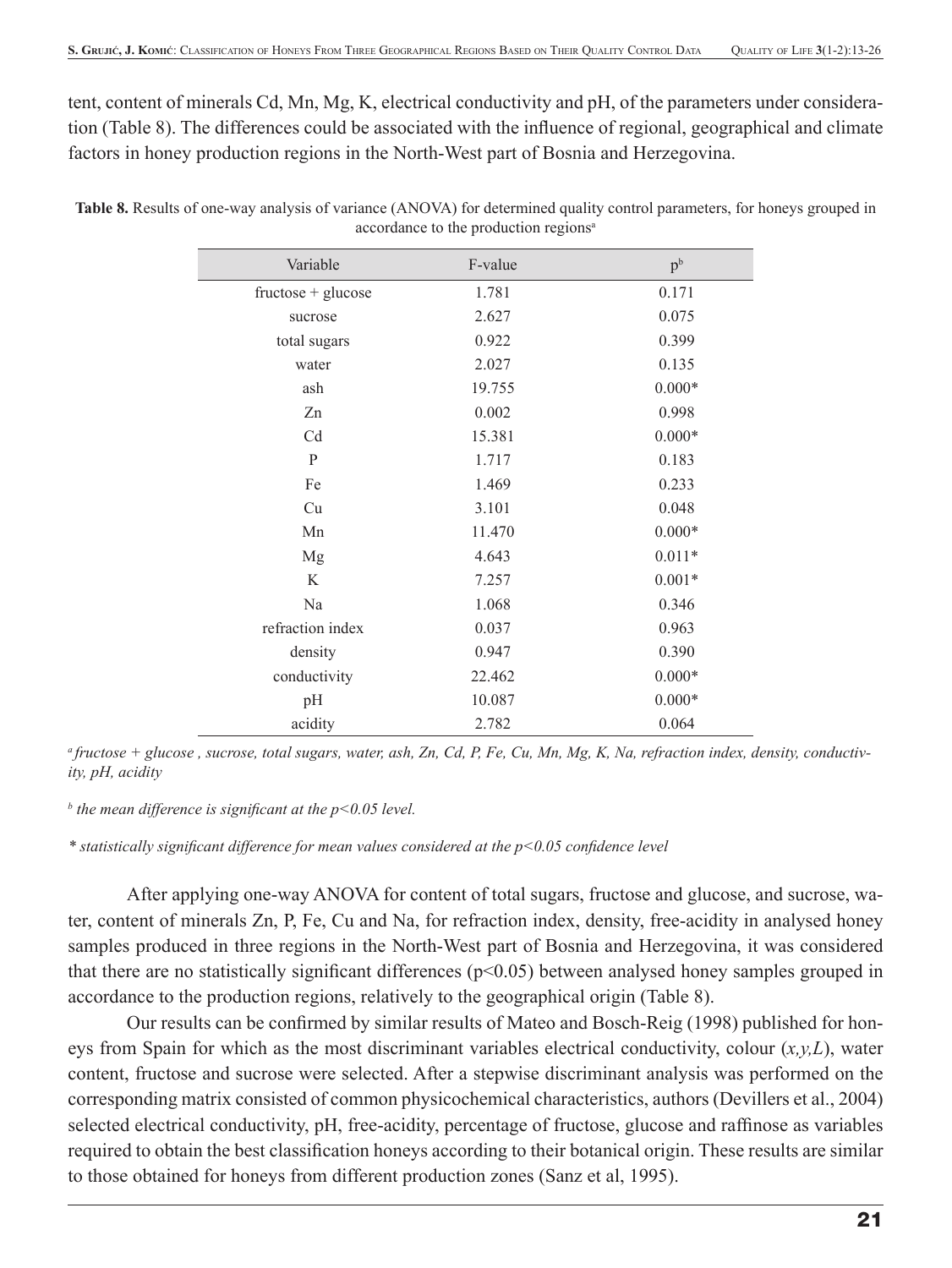Our results are in agreement with the results reported by (Paramas et al., 2000). They analysed common legal physicochemical parameters and individual mineral elements in order to test their geographical classification. As the most discriminant variable for 6 zones of the province of Salamanca they find: conductivity, ash content and content of major mineral elements Na and K, and minor mineral elements Al, Cd, Co, Cr, Fe, Mn and Ni. For extremely high values of Cd content in 3 honey samples, authors considered it to be the result of contamination by equipment. The greatest variability among all samples, as could be expected, would be attributable to the different compositions of the soils of the various zones and their vegetation, without ignoring the contribution of contamination by equipment (Paramas et al., 2000). (Latorre et al.,1999) classified honeys according to their type and origin on the basis of the three chemical data, Cu, Mn and Li content. (Sanz et al., 1995) found that free acidity, pH, mineral content - ash content, electrical conductivity, (Acquarone et al., 2007) found that pH and electrical conductivity are the most important parameters for classification of analysed honeys according to their geographical origin, or mineral elements (Lopez-Garcia et al., 1999) (Conti, 2000) (Nanada et al., 2003) (Lachman et al., 2007).

#### *Comparison between geographical production regions*

The results of ANOVA lead us to the consideration of statistical differences between three observed groups for analysed physicochemical parameters, ash content, content of minerals Cd, Mn, Mg, K, electrical conductivity and pH for honey grouped in accordance to the geographical production regions in the North-West part of Bosnia and Herzegovina. We would like to know between which regions there are significant difference. One of the ways to get precise answer is to apply Turkey's Multiple Comparison HSD Test.

As a result of applying Turkey's Multiple Comparison HSD Test, for mean values of ash content statistically significant difference was considered ( $p$ <0.05) between honey samples designated as GROUP (1) and honey samples designated as GROUP (2). The same, differences for ash content between honey samples designated as GROUP (1) and honey samples designated as GROUP (3) were considered (Table 9). The differences found between compared groups could be associated with the geographical origin of the honeys. Comparing mean values for electrical conductivity and content of minerals Mn and K, took identical results, so we could conclude that the geographical origin of honey has influence on appearing of statistically significant difference ( $p<0.05$ ) of this physicochemical parameters. Statistically significant difference was considered (p<0.05) for mean values of Cd content, between honey samples designated as GROUP (1) and honey samples designated as GROUP (2). The same differences were found between honey samples designated as GROUP (2) and honey samples designated as GROUP (3) (Table 9).

Applying Turkey's Multiple Comparison HSD Test for mean values of analysed physicochemical parameters, Mg content and pH, it was considered that there are statistically significant difference  $(p<0.05)$ between honey samples designated as GROUP (1) and honey samples designated as GROUP (3) (Table 9). The same difference for mean values of Mg content and for pH for honeys grouped in accordance to the geographical origin was considered between honey samples designated as GROUP (2) and honey samples designated as GROUP (3). Established differences could be associated with the influence of the regional, geographical and climate factors of the three honey production regions in the North-West part of Bosnia and Herzegovina.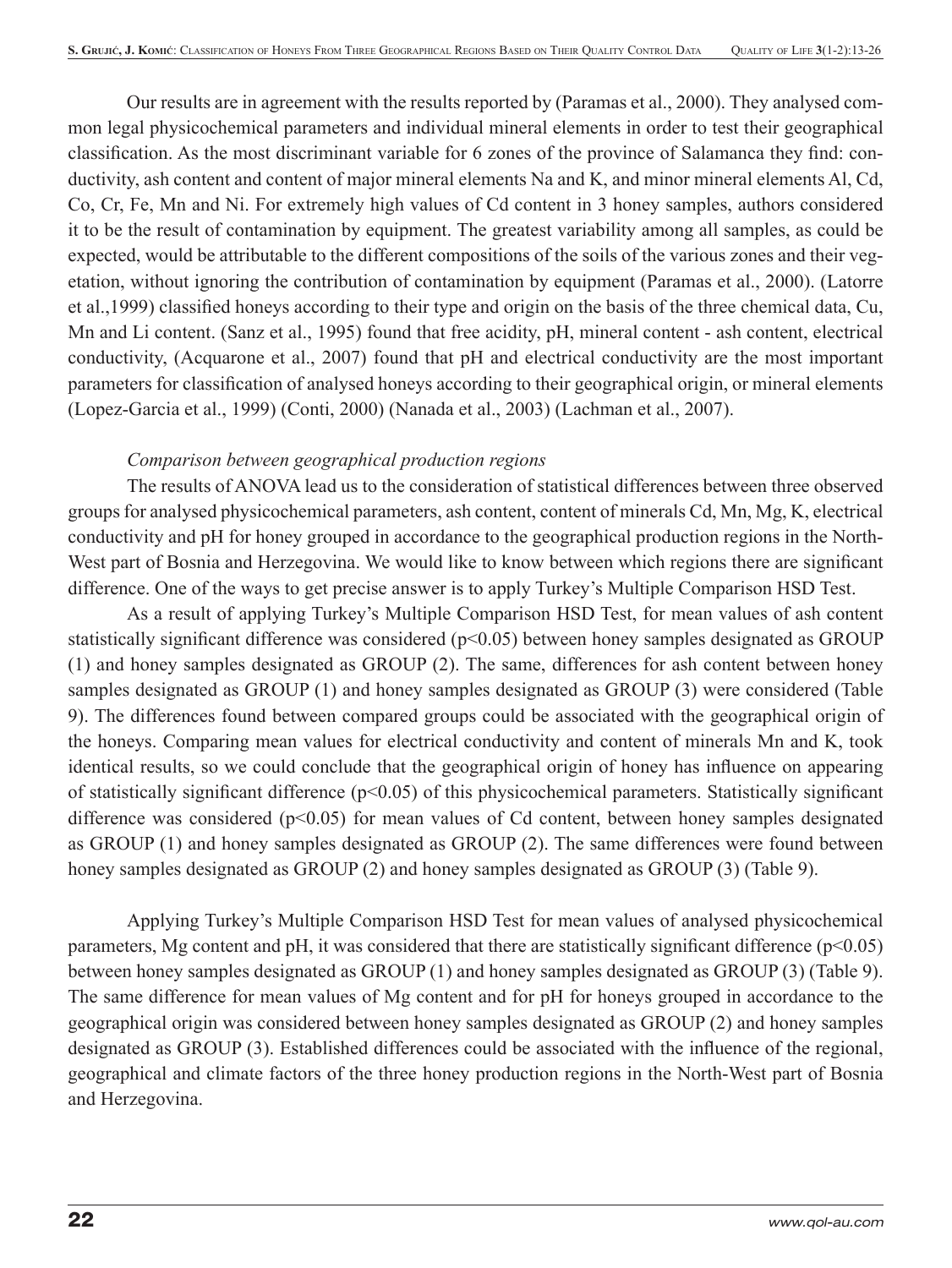**Table 9.** Results of differences for comparison between observed groups for the determined quality control parameters, for honeys grouped in accordance to the production regions, by applying Turkey's Multiple Comparison HSD Test b

| Parameter Dependent<br>Variable | I group <sup>a</sup> | J group <sup>a</sup>        | $\, {\bf p}$ | Parameter Dependent<br>Variable | I group <sup>a</sup> | J group <sup>a</sup> | $\, {\bf p}$ |
|---------------------------------|----------------------|-----------------------------|--------------|---------------------------------|----------------------|----------------------|--------------|
| $fructose +$                    | $\mathbf{1}$         | $\sqrt{2}$                  | 0.191        | ash                             | 1                    | $\sqrt{2}$           | $0.000*$     |
| glucose                         | $\,1$                | $\mathfrak{Z}$              | 0.990        |                                 | 1                    | $\mathfrak{Z}$       | $0.000*$     |
|                                 | $\mathfrak{2}$       | $\mathfrak{Z}$              | 0.256        |                                 | $\sqrt{2}$           | $\mathfrak{Z}$       | 0.588        |
| sucrose                         | $\,1$                | $\sqrt{2}$                  | 0.073        | Zn                              | $\mathbf{1}$         | $\sqrt{2}$           | 1.000        |
|                                 | 1                    | 3                           | 0.248        |                                 | 1                    | 3                    | 0.998        |
|                                 | $\sqrt{2}$           | $\mathfrak{Z}$              | 0.790        |                                 | $\overline{2}$       | 3                    | 0.998        |
| total                           | $\mathbf{1}$         | $\sqrt{2}$                  | 0.994        | $\ensuremath{\mathrm{Cd}}$      | $\mathbf{1}$         | $\sqrt{2}$           | $0.000*$     |
| sugars                          | $\mathbf{1}$         | $\mathfrak z$               | 0.478        |                                 | 1                    | $\mathfrak{Z}$       | 0.933        |
|                                 | $\sqrt{2}$           | $\ensuremath{\mathfrak{Z}}$ | 0.462        |                                 | $\sqrt{2}$           | $\mathfrak{Z}$       | $0.000*$     |
| water                           | $\,1$                | $\sqrt{2}$                  | 0.218        | $\, {\bf P}$                    | $\mathbf{1}$         | $\sqrt{2}$           | 0.771        |
|                                 | 1                    | $\mathfrak{Z}$              | 0.934        |                                 | 1                    | 3                    | 0.153        |
|                                 | $\overline{c}$       | $\mathfrak{Z}$              | 0.189        |                                 | $\mathbf{2}$         | 3                    | 0.423        |
| refraction                      | $\mathbf{1}$         | $\sqrt{2}$                  | 0.989        | Fe                              | $\mathbf{1}$         | $\sqrt{2}$           | 0.347        |
| index                           | $\mathbf{1}$         | $\mathfrak{Z}$              | 0.989        |                                 | 1                    | $\mathfrak{Z}$       | 0.934        |
|                                 | $\sqrt{2}$           | $\mathfrak{Z}$              | 0.960        |                                 | $\sqrt{2}$           | $\mathfrak{Z}$       | 0.286        |
| density                         | $\,1$                | $\sqrt{2}$                  | 0.542        | Cu                              | $\mathbf{1}$         | $\sqrt{2}$           | 0.068        |
|                                 | 1                    | $\mathfrak{Z}$              | 0.955        |                                 | 1                    | 3                    | 0.991        |
|                                 | $\mathfrak{2}$       | $\mathfrak{Z}$              | 0.396        |                                 | $\sqrt{2}$           | 3                    | 0.116        |
| conductivity                    | $\mathbf{1}$         | $\sqrt{2}$                  | $0.000*$     | Mn                              | $\mathbf{1}$         | $\sqrt{2}$           | $0.000*$     |
|                                 | $\mathbf{1}$         | $\mathfrak{Z}$              | $0.000*$     |                                 | 1                    | $\mathfrak{Z}$       | $0.003*$     |
|                                 | $\mathbf{2}$         | $\mathfrak z$               | 0.731        |                                 | $\mathbf{2}$         | 3                    | 0.851        |
| pH                              | $\,1\,$              | $\sqrt{2}$                  | 0.331        | Mg                              | $\mathbf{1}$         | $\sqrt{2}$           | 0.849        |
|                                 | 1                    | $\mathfrak{Z}$              | $0.000*$     |                                 | 1                    | 3                    | $0.009*$     |
|                                 | $\overline{c}$       | 3                           | $0.009*$     |                                 | $\overline{c}$       | 3                    | $0.037*$     |
| $\,$ acidity                    | $\mathbf{1}$         | $\mathfrak{2}$              | 0.172        | $\rm K$                         | $\mathbf{1}$         | $\sqrt{2}$           | $0.008*$     |
|                                 | $\,1$                | $\mathfrak{Z}$              | 0.072        |                                 | $\,1\,$              | $\mathfrak{Z}$       | $0.002*$     |
|                                 | $\sqrt{2}$           | $\mathfrak{Z}$              | 0.914        |                                 | $\sqrt{2}$           | $\mathfrak{Z}$       | 0.675        |
|                                 |                      |                             |              | $\rm Na$                        | $\mathbf{1}$         | $\sqrt{2}$           | 0.367        |
|                                 |                      |                             |              |                                 | $\mathbf{1}$         | $\mathfrak{Z}$       | 0.999        |
|                                 |                      |                             |              |                                 | $\mathbf{2}$         | 3                    | 0.520        |

*a honey produced in the North-West Bosnian region designated as GROUP 1.* 

*a honey produced in the Northern Bosnian region designated as GROUP 2.*

*a honey produced in the West-Bosnian limestone-dolomitic region designated as GROUP 3.*

*b* the mean difference is significant at the 0.05 level.

*\* statistically signifi cant differences for mean values at p<0.05 confi dence level*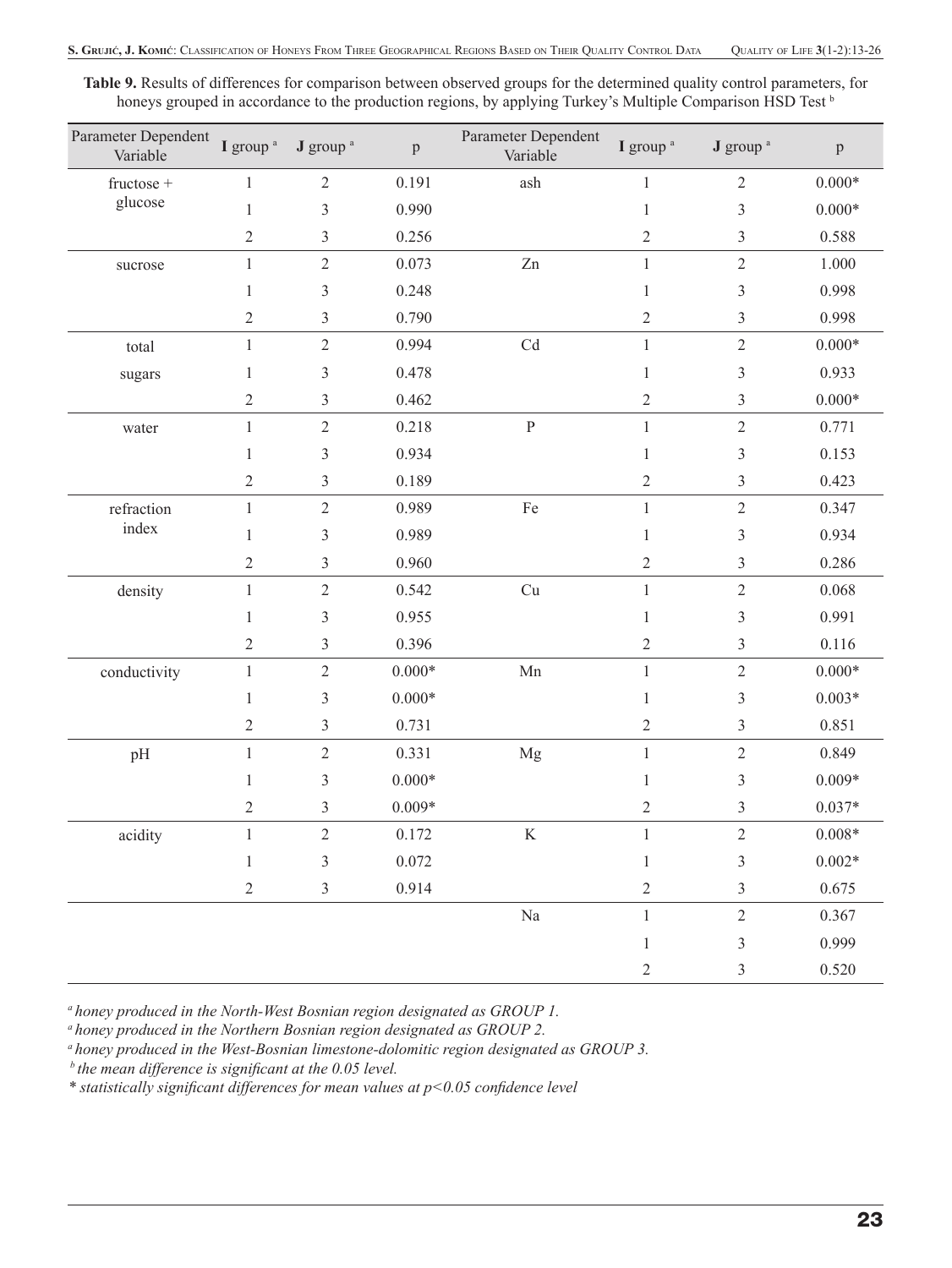#### **Conclusion**

Different wild plants are growing in the North-West part of Bosnia and Herzegovina. During the time, after natural selection, they have adapted to that specific regional, geographical and climate factors. As a result, today, there is a wide range of wild-growth plants used by honeybees for honey production. Control of honey requires determination of parameters that could unequivocally establish origin and improve honey characterisation. Chemical composition and quality of honey depend on chemical composition of the plants and nectar or honeydew collected from the plants. After applying statistical analysis and comparison of analytically measured physicochemical parameters for studied honey types, it was proved that there are statistically significant differences between certain physicochemical quality characteristics of honeys produced in the three studied geographical regions in Bosnia and Herzegovina, in the North-West Bosnian, in the Northern Bosnian and in the West-Bosnian limestone-dolomite regions. These comprehensions could be useful for implementation of further activities on preparing for the protection of quality and geographical origin of honeys produced in Bosnia and Herzegovina.

#### **References**

A.O.A.C. (2000). Horwitz, W. (Ed). Offical Methods of Analysis International (17<sup>th</sup>).

- Acquarone, C., Buera, P., & Elizalde, B. (2007). Pattern of pH and electrical conductivity upon honey dilution as a complementary tool for discriminating geographical origin of honeys. Food Chemistry, 101, 695–703.
- Anklam, E. (1998). A review of the analytical methods to determine the geographical and botanical origin of honey, Food Chemistry, 63(4), 549-562.
- Ashurts, P. R., & Dennis, M. J. (1998). Analytical Methods of Food Authentication, Blackie Academic & Professional, An Imprint of Chapman & Hall, London.
- Bertelli, D., Plessi, M., Sabatini, A. G., Lolli, M., & Grillenzoni, F. (2007). Classification of Italian honeys by mid-infrared diffuse reflectance spectroscopy (DRIFTS). Food Chemistry, 101, 1565–1570.
- Castro-Vázquez, L., Díaz-Maroto, M. C., González-Viñas, M. A., & Pérez-Coello, M. S. (2009). Differentiation of monofloral citrus, rosemary, eucalyptus, lavender, thyme and heather honeys based on volatile composition and sensory descriptive analysis. Food Chemistry, 112(4), 1022-1030.
- Conti, M. E. (2000). Lazio region (central Italy) honeys: a survey of mineral content and typical quality parameters. Food Control, 11, 459-463.
- Cotte, J. F., Casabianca, H., Lheritier, J., Perrucchietti, C., Sanglar, C., Waton, H., & Grenier-Loustalot, M. F. (2007). Study and validity of  $<sup>13</sup>C$  stable carbon isotopic ratio analysis by mass spectrometry and  $<sup>2</sup>H$  site-specific natural isotopic fractionation by nuclear magnetic</sup></sup> resonance isotopic measurements to characterize and control the authenticity of honey. Analytica Chimica Acta, 582, 125–136.
- Council Directive 2001/110/EC relating to honey. (2002). Offical Journal of the European Communities L 10, 12.1.2002. 47-52.
- Cuevas-Glory, L. F., Pino, J. A., Santiago, L. S., & Sauri-Duch, E. (2007). A review of volatile analytical methods for determining the botanical origin of honey. Food Chemistry, 103, 1032–1043.
- Devillers, J., Morlot, M., Pham-Delegue, M. H. & Dore, J. C. (2004). Classification of monofloral honeys based on their quality control data. Food Chemistry, 86, 305–312.
- Felsner, M. L., Cano, C.B., Bruns, R.E., Watanabe, H.M., Almeida-Muradian, L.B., & Matos, J.R. (2004). Characterization of monofloral honeys by ash contents through a hierarchical design. Journal of Food Composition and Analysis, 17, 737–747.
- Golob, T., & Plestenjak, A. (1999). Quality of Slovene honey, Food Technol. Biotechnol. 37, 195–201.
- Golob, T., Doberšek, U., Kump, P. & Nečemer, M. (2005). Determination of trace and minor elements in Slovenian honey by total reflection X-ray fluorescence spectroscopy. Food Chemistry, 91, 593-600.

Grujić, S. & Popov-Raljić, J. (2007). Pregled metoda za određivanje geografskog porijekla i autentičnosti meda. Zbornik plenarnih i naučnih radova,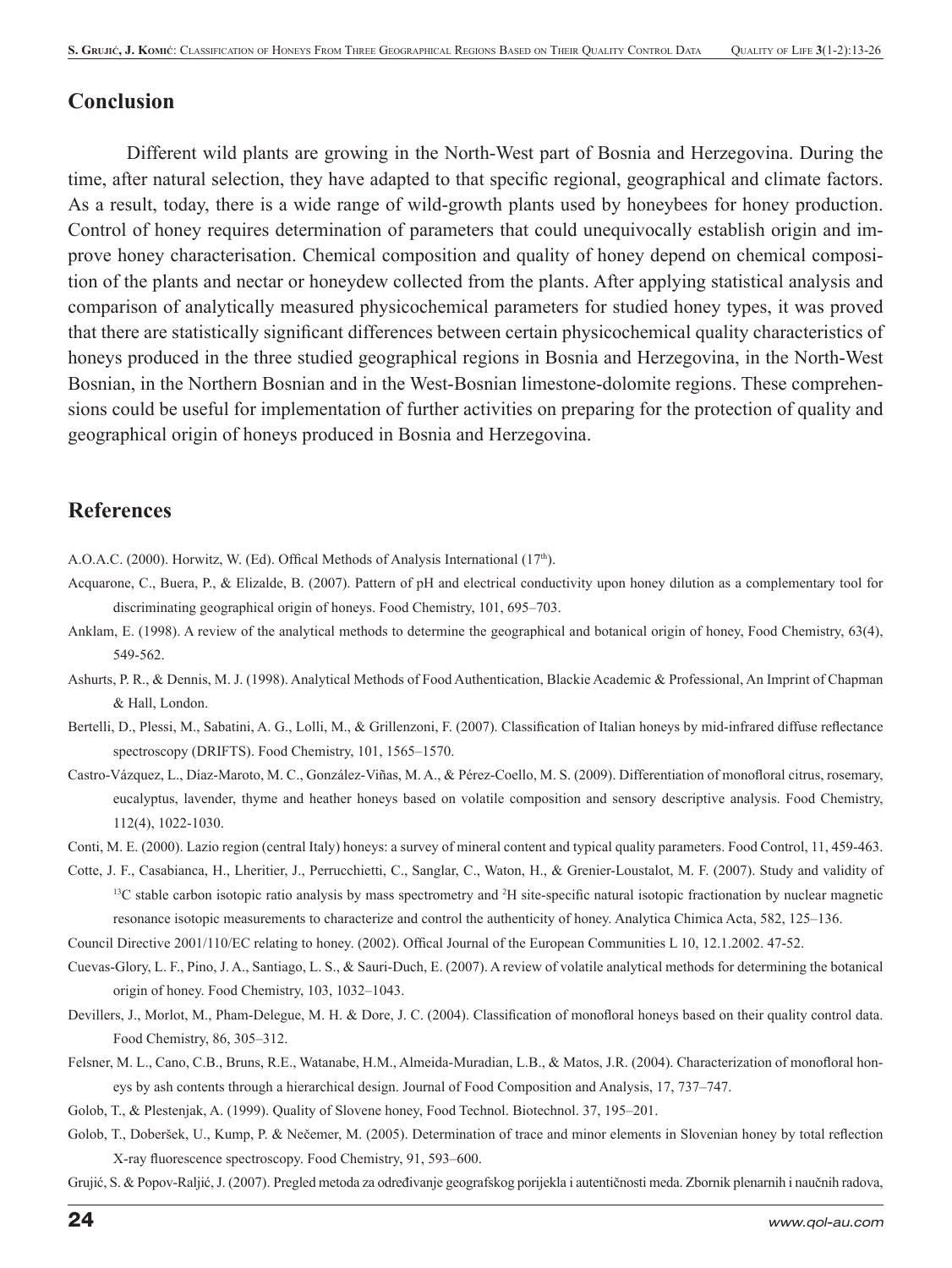XV Naučno savetovanje sa međunarodnim učešćem - Proizvodnja i promocija meda i pčela. (pp.123-128). Beograd.

- Grujić, S., Vučić, G., Mirjanić, G., & Gavrić, Z. (2003). Kvalitet i autentičnost prehrambenih proizvoda: Med iz zapadnog dijela Republike Srpske, Glasnik hemičara i tehnologa Republike Srpske, 44 (Supplementum), 81-106.
- Grujić, S., Grujić, R., Popov-Raljić J., & Komić, J. (2011). Characterization of Black Locust (*Robinia Pseudoacacia*) honey from three geographical regions of North-West Bosnia and Herzegovina. Proceedings. 7<sup>th</sup> International Congress of Food Technologists, Biotechnologists and Nutritionists, (pp. 274-278). Opatija, Croatia.
- Karoui, R., Dufour, E., Bosset, J. O., & Baerdemaeker, J. (2007). The use of front face fluorescence spectroscopy to classify the botanical origin of honey samples produced in Switzerland. Food Chemistry, 101, 314–323.
- Komić, J. (2000). Metodi statističke analize kroz primjere, Zbirka zadataka, Univerzitet u Banjoj Luci, Ekonomski fakultet, Banja Luka.
- Kropf, U., Jamnik, M. Bertoncelj, J., & Golob, T. (2008). Linear Regression Model for Slovenian Honey, Food Technol. Biotechnol. 46, 335–340.
- Lachman, J., Kolihova, D., Miholova, D., Košata, J., Titera, D., & Kult, K. (2007). Analysis of minority honey components: Possible use for the evaluation of honey quality. Food Chemistry, 101, 973–979.
- Latorre, M. J., Pena, R., Pita, C., Botana, A., Garcia, S., & Herrero, C. (1999). Chemometric classification of honeys according to their type. II. Metal content data, Food Chemistry, 66, 263-268.
- Lopez-Garcia, I., Vinas, P., Blanco, C., & Hernandez-Cordoba, M. (1999). Fast determination of calcium, magnesium and zinc in honey using continuous flow flame atomic absorption spectrometry, Talanta, 49, 597-602.
- Lušić, D., Koprivnjak, O., Ćurić, D., Sabatini, A. G., & Conte, L. S. (2007). Volatile Profile of Croatian Lime Tree (*Tilia sp.*), Fir Honeydew (*Abies alba*) and Sage (*Salvia officinalis*) Honey. Food Technol. Biotechnol. 45, 156–165.
- Mărghitaş, L. A., Daniel, D., Moise, A., Bobis, O., Laslo, L., & Bogdanov, S. (2009). Physico-Chemical and bioactive properties of different floral origin honeys from Romania. Food Chemistry, 112(4), 863-867.
- Martos, I., Cossentini, M., Ferreres, F., & Tomas-Barberan, A. F. (1997). Flavonoid Composition of Tunisian Honeys and Propolis, J. Agric. Food Chem., 45, 2824-2829.
- Mateo, R., & Bosch-Reig, M. (1998). Classification of Spanish Unifloral Honeys by Discriminant Analysis of Electrical Conductivity, Color, Water Content, Sugars and pH. J. Agric. Food Chem., 46, 393-400.
- Nanda, V., Sarkara, B. C., Sharma, H. K., & Bawab, A. S. (2003) Physico-chemical properties and estimation of mineral content in honey produced from different plants in Northern India. Journal of Food Composition and Analysis, 16, 613–619.
- Ouchemoukh, S., Louaileche, H., & Schweitzer, P. (2007). Physicochemical characteristics and pollen spectrum of some Algerian honeys. Food Control, 18, 52–58.
- Paramas, G. M. A., Barez, J. A. G., Garcia-Villanova, J. R., Pala, R. T., Albajar, A. R. & Sanchez, S. J. (2000). Geographical discrimination of honey by using mineral composition and common chemical quality parameters. J. Sci. Food Agric., 80, 157-165.
- Parlamentarna Skupština Bosne i Hercegovine, (2009). Pravilnik o medu i drugim pčelinjim proizvodima i Pravilnik o metodama za kontrolu meda i drugih pčelinjih proizvoda, Sluzbeni glasnik BiH, 37/2009.
- Peña Crecente, R., & Herrero Latorre, C. (1993). Pattern Recognition Analysis Applied to Classification of Honeys from Two Geographic Origins. J. Agric. Food Chem., 41, 560-564.
- Persano Oddo, L., Piro R. et al., (2004). Main European unifloral honeys: descriptive sheets. Apidologie, 35, 38–81.
- Piazza, M. G., & Persano Oddo, L. (2004). Bibliographical review of the main European unifloral Honeys. Apidologie 35, 94–111.
- Pisani, A., Protano, G. & Riccobono, F. (2008). Minor and trace elements in different honey types produced in Siena County (Italy). Food Chemistry 107, 1553–1560.
- Popek, S. (2002). A procedure to identify a honey type, Food Chemistry, 79, 401–406.
- Sancho, M. T., Muniategui, S., Huidobro, J. F., & Simal, J. (1991). Provincial Classification of Basque Country (nothern Spain) honeys by their chemical composition. J. Apic.Res., 30, 168-172.
- Sanz, S., Perez, C., Herrera, A., Samz, M. & Juan, T. (1995). Application of a Statistical Approach to the Classification of Honey by Geographic Origin, J. Sci. Food Agric., 69, 135-140.
- Šarić, G., Matković, D., Hruškar, M., & Vahčić, N. (2008). Characterisation and Classification of Croatian Honey by Physicochemical Parameters. Food Technol. Biotechnol. 46, 355–367.
- StatistiXL Toolpak SPSS 1.8 for Microsoft Excel Analysis.